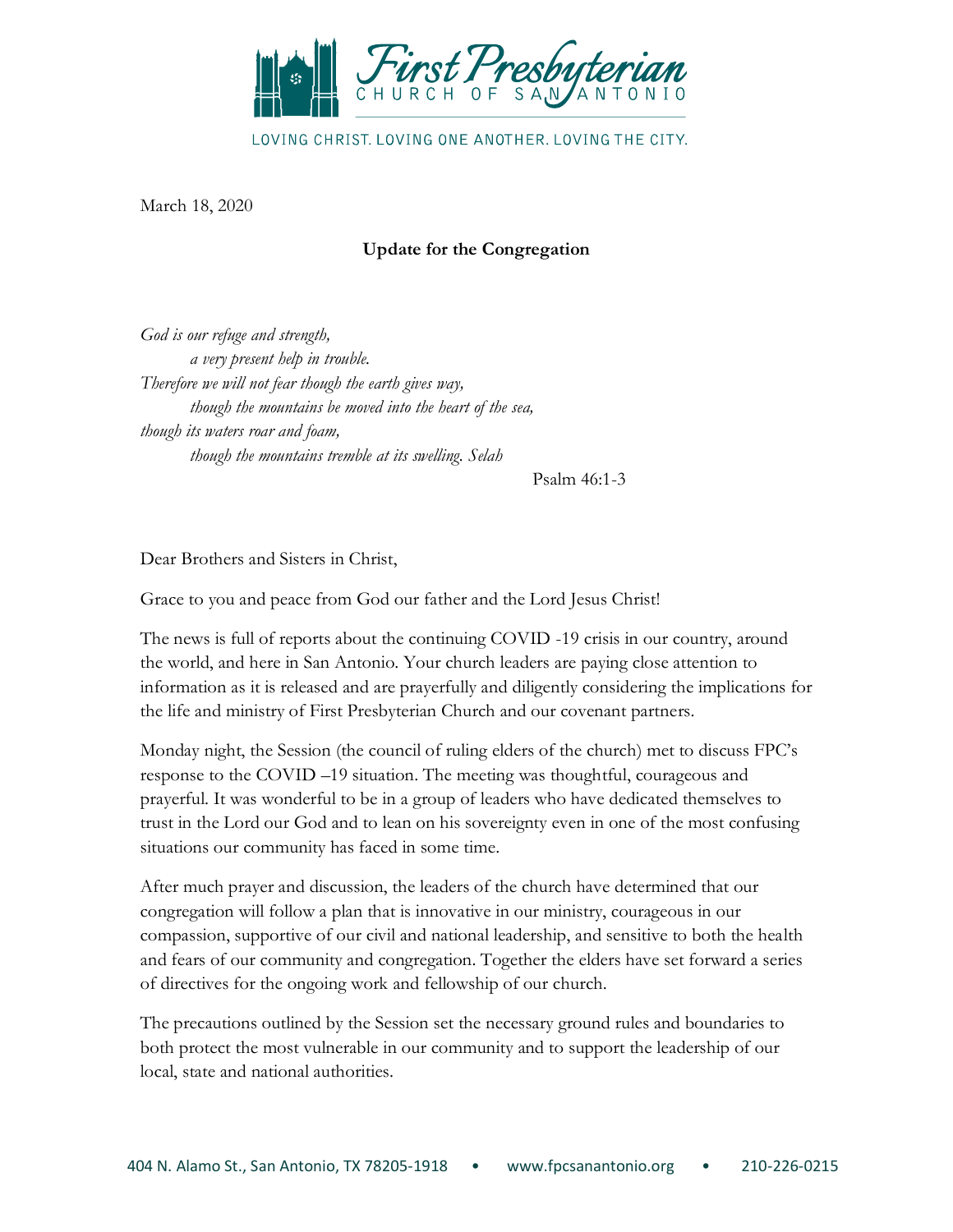### Worship:

We will broadcast a weekly digital worship service through the end of April, including Holy Week and Easter Sunday. This service will air at 11:00 Sunday mornings from fpcsanantonio.org, the FPC app and our FPC Facebook Page. Video recordings of the services and audio podcasts of the sermons will also be available through these platforms.

#### Memorial Services and Weddings:

Following CDC guidelines, we will perform only private services of 50 in attendance or less. Arrangements will be made in consultation with the Pastoral staff. Public services to be scheduled at the resolution of the pandemic.

#### Church Events:

The church facility will be closed through the end of April for all activities, meeting and events. We are moving to cancel all outside events through the end of April. KRL and Loaves & Fishes activities have been transferred to CAM.

If committee meetings are necessary, they should occur virtually. As much as possible, we will encourage and equip Bible study groups to meet virtually with pre-recorded video resources and posted materials.

While the FPC Children's Center will largely continue to follow SAISD closures, future communications and decisions will be in consultation with Senior Staff prior to communication with parents.

#### Regular business operations will continue.

We will continue to receive mail, make deposits, pay bills and pay payroll, however, most of the work will happen remotely. We encourage covenant partners to continue to tithe and to download our church app for ease in doing so.

Although the facility will be closed, the Pastors, Senior Staff and Program Staff may be reached by cell phone or email. A receptionist will be available to receive and direct calls to the church from 8:30 a.m. - 4:30 p.m. Monday through Friday.

#### Communications:

The communications plan will include communicating hope, a plan for worship, equipping families, and a plan for how we will care for both our congregation and our community. We will communicate information promptly through fpcsanantonio.org, the FPC app, our FPC social media pages (Facebook, Instagram, & Twitter), email and U.S. postal service.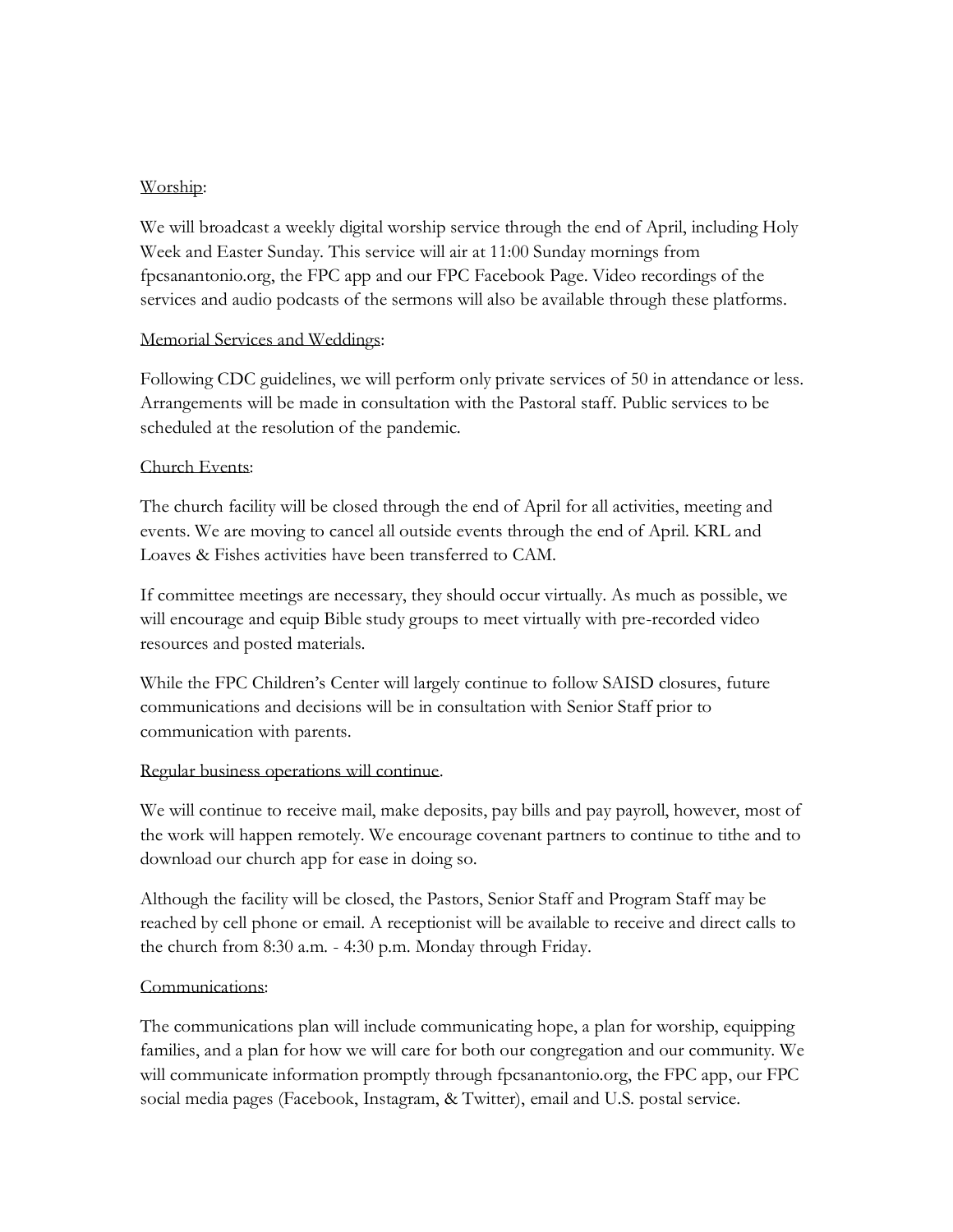Please understand our leadership is not driven by fear of the disease. We are driven by our compassion for one another and our neighbors. We are not reacting out of fear of **getting** the disease. We are practicing these principles of social distancing as a precaution against **spreading** the disease.

This is an environment of precautions and possibilities. Having established the precautions, now we can focus on the possibilities.

- We are developing specific plans to serve the pastoral needs of our covenant partners and our congregation, especially our homebound and most vulnerable members.
- We are increasing our communication capacity so that people will be able to contact Pastors and leaders with their ideas, needs and concerns.
- We are in regular communication with our mission partners, locally and globally, learning about how to support them.
- We are discussing new ways of teaching, learning and growing together.
- We are thinking creatively about how to reach out to our homeless neighbors.
- We are developing plans to reach out and share the gospel hope of Jesus Christ with our neighbors and the members of our community who are scared, without hope and who may be turning to the church for comfort for the first time in their lives. This is a time for us to lift up Jesus Christ, so that all people may be drawn to him. (John 12:32)

## Prayer:

Throughout this crisis, we will be a praying church. We need to pray not only for ourselves, but for those most at risk in this crisis.

I propose that wherever you are, at noon each day, we hold a prayer vigil. Stop and take a few minutes to pray for our families, our covenant partners, our friends and neighbors, our city, and especially our leaders. We should pray for health, for guidance, for clarity for our leaders, and especially for a cure and relief from the sickness. Most of all we should continue to pray for courage and patience as we trust in the Lord's healing.

## Covenant Partnership:

When we joined our new denomination we gave up our old understanding of the word "member" and adopted the designation of "Covenant Partner." The implication of the change is that we are bound together as a church, not to be served personally, but to serve our Lord, one another and our neighbors. It is your responsibility as a Covenant Partner to